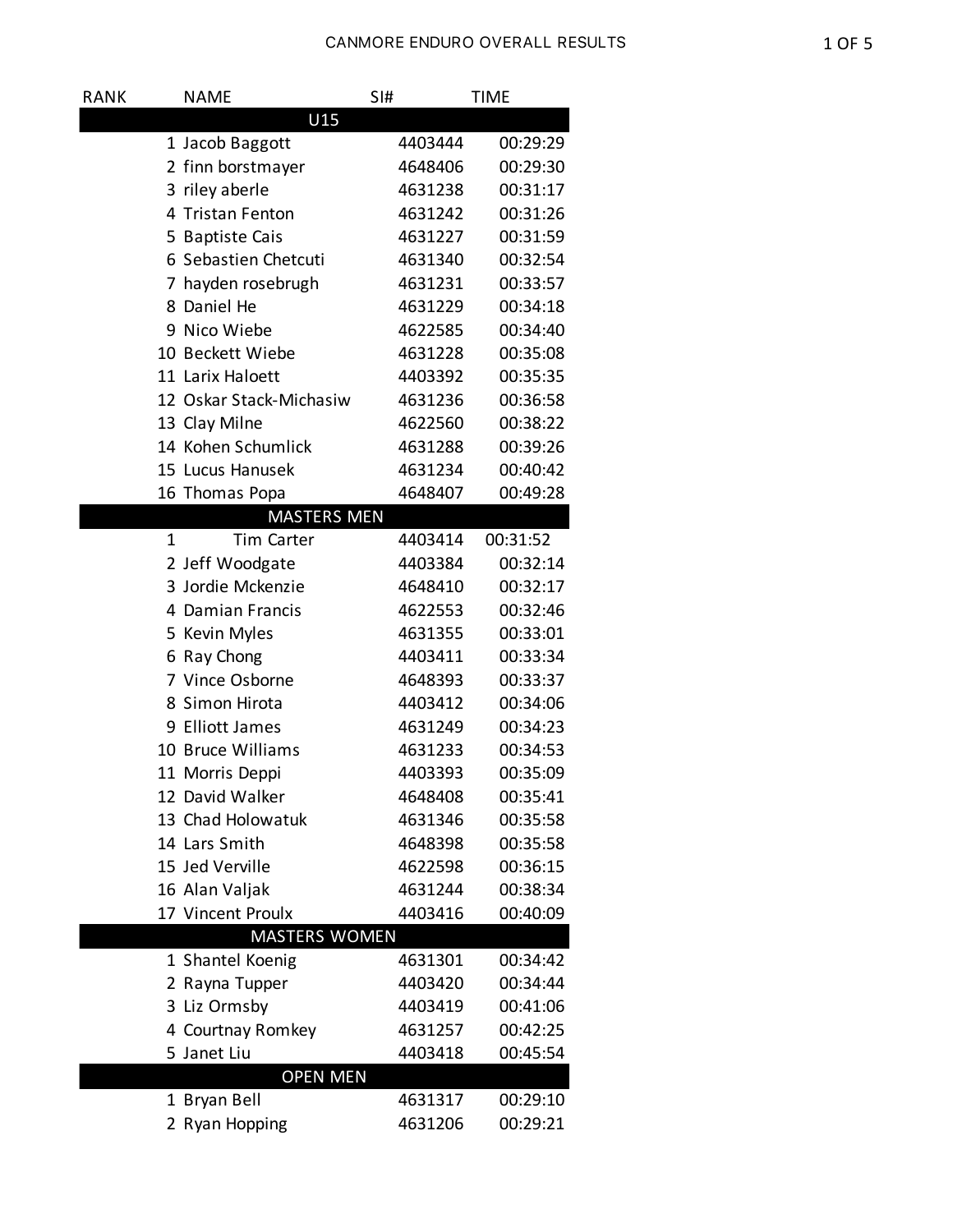| 3 Austin Hunter     | 4631326 | 00:29:57 |
|---------------------|---------|----------|
| 4 Micheal Bresh     | 4631255 | 00:30:40 |
| 5 Jonathan Deeb     | 4648403 | 00:30:50 |
| 6 Thomas George     | 4631212 | 00:31:01 |
| 8 Philip Henricksen | 4631202 | 00:31:15 |
| 9 Kevin Mabey       | 4403363 | 00:31:27 |
| 10 Leslie Crawley   | 4631196 | 00:31:44 |
| 11 Greg McDonald    | 4631182 | 00:31:45 |
| 12 Nate Gerwing     | 4631248 | 00:31:49 |
| 13 Chris Herman     | 4631167 | 00:32:01 |
| 14 Drew Wilson      | 4631176 | 00:32:23 |
| 15 Dustin Mclachlan | 4622600 | 00:32:35 |
| 16 Matt Crebbin     | 4631199 | 00:32:36 |
| 17 Ryan Simmons     | 4631207 | 00:32:50 |
| 18 William Sim      | 4403368 | 00:32:59 |
| 19 Matt Farquhar    | 4403362 | 00:33:00 |
| 20 Calum Wood       | 4403375 | 00:33:05 |
| 21 Dustin Leclerc   | 4631177 | 00:33:05 |
| 22 Ryan Alexandruk  | 4403448 | 00:33:11 |
| 23 Chris Fast       | 4403367 | 00:33:23 |
| 24 Steven Kovalenko | 4403365 | 00:33:23 |
| 25 Jarrett Block    | 4631185 | 00:33:59 |
| 26 Brett Galbraith  | 4631316 | 00:34:13 |
| 27 Travis Ager      | 4631215 | 00:34:14 |
| 28 Landis Burr      | 4622596 | 00:34:32 |
| 29 Gaven Kramer     | 4631181 | 00:34:38 |
| 30 Devin Balaux     | 4631173 | 00:34:48 |
| 31 Chris Chetcuti   | 4631166 | 00:34:56 |
| 32 Jeff Hills       | 4631187 | 00:34:58 |
| 33 Adam Pecush      | 4648401 | 00:35:02 |
| 34 Mike Masur       | 4403391 | 00:36:07 |
| 35 Lukas Matejovsky | 4631220 | 00:36:44 |
| 36 Brad Holmes      | 4631299 | 00:36:58 |
| 37 Derek Langerud   | 4648402 | 00:37:43 |
| 38 Pat Molesky      | 4631203 | 00:37:50 |
| 39 Greg Walker      | 4631183 | 00:37:52 |
| 40 Bryce Tacken     | 4619038 | 00:38:42 |
| 41 Bryce Kostick    | 4631318 | 00:40:19 |
| 42 Justin Wiwchar   | 4631192 | 00:40:27 |
| 43 Terry Larouche   | 4648404 | 00:41:13 |
| 44 Callum Thirlwell | 4619047 | 00:41:33 |
| 45 Jesse Moore      | 4631189 | 00:41:35 |
| 46 John Dombroski   | 4648397 | 00:41:50 |
| 47 Hugh Besley      | 4631184 | 00:41:52 |
| 48 Timothy Smuin    | 4631213 | 00:42:17 |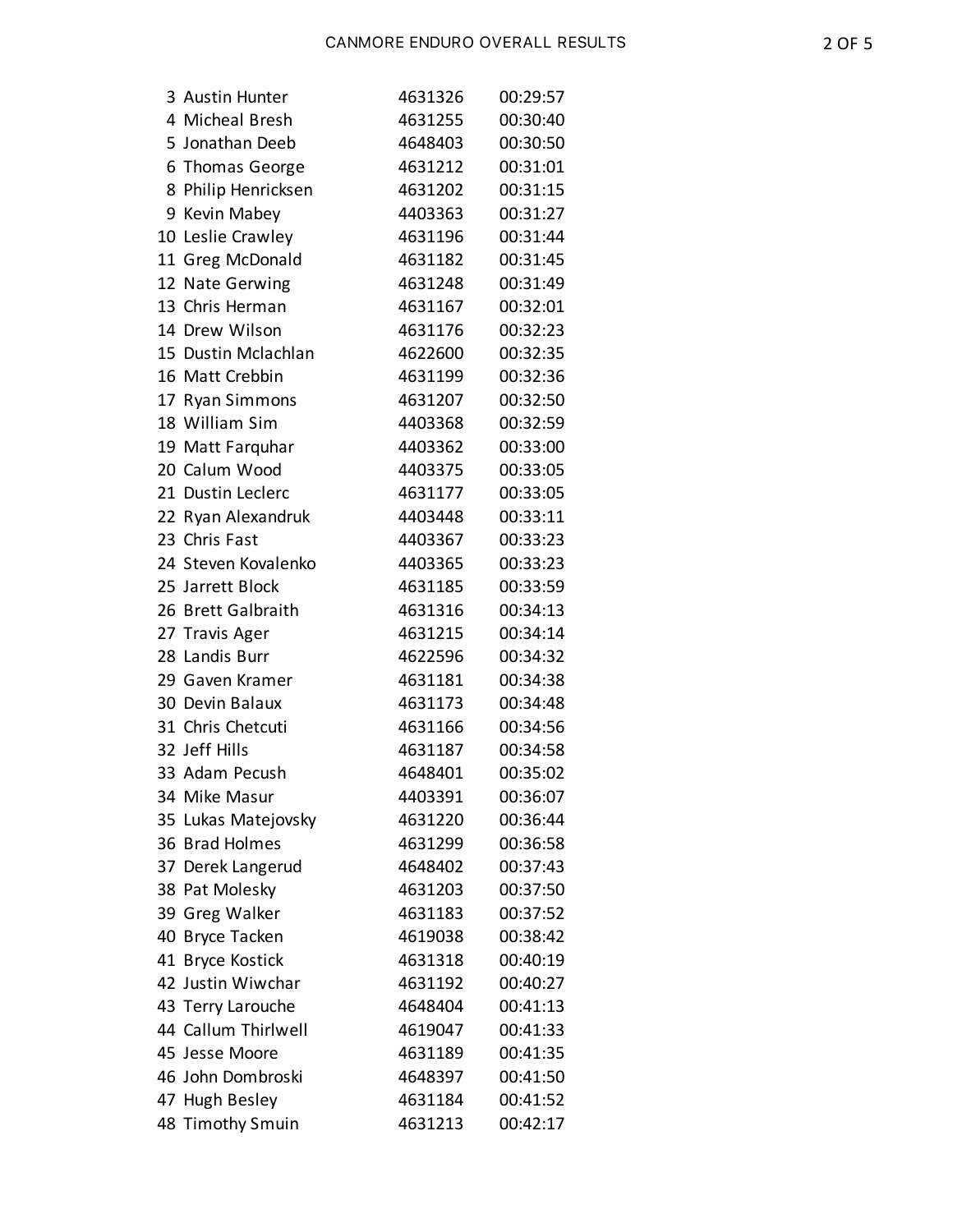| 49 Seamas Lyons                               | 4631208 DNI                 | 00:27:01 |
|-----------------------------------------------|-----------------------------|----------|
| 50 Luke Jones                                 | DNF 462258                  | 00:28:44 |
| 51 Trevor Burman                              | $DNF$ (No sta $\mathfrak g$ | 00:23:11 |
| 52 Mike Yamashita                             | DNF (no stag                | 00:32:36 |
| 53 Graham Collett                             | DNF (No Sta                 | 00:31:22 |
| 54 Wyatt Mcluaghlin                           | Non Competi                 | 00:28:13 |
| 55 Cody Spurr                                 | DNF 4631169                 |          |
| <b>OPEN WOMEN</b>                             |                             |          |
| 1 Krista Cook                                 | 4631223                     | 00:33:33 |
| 2 Kelsey Tutt                                 | 4631222                     | 00:34:37 |
| 3 Laura Mislan                                | 4622594                     | 00:35:01 |
| 4 Jenn Forester                               | 4403390                     | 00:35:54 |
| 5 Amie Hautz                                  | 4648405                     | 00:38:14 |
| 6 Cee Kung                                    | 4631219                     | 00:41:25 |
| 7 Callan Kostick                              | 4631218                     | 00:45:14 |
| 8 Jackie LaRouche                             | 4631221                     | 00:49:05 |
| SHORT COURSE OPEN MEN                         |                             |          |
| 1 Jordan Jackett                              | 4631305                     | 00:19:41 |
| 2 Bruno Stappers                              | 4631302                     | 00:20:33 |
| 3 Dallas Lambe                                | 4631303                     | 00:21:18 |
| 4 Mark Rivera                                 | 4631240                     | 00:21:21 |
| 5 Tyler Pubben                                | 4403364                     | 00:21:39 |
| 6 Mitchell Shevchuk                           | 4403361                     | 00:21:48 |
| 7 Myles Prins                                 | 4631308                     | 00:23:02 |
| 8 Marvin Rivera                               | 4631241                     | 00:23:23 |
| 9 Mike Nightingale                            | 4631307                     | 00:25:09 |
| 10 James Hurley                               | 4631304                     | 00:25:22 |
| 11 Sean Ouellette                             | 4631337                     | 00:25:59 |
| 12 Kelsey Gier                                | 4631193                     | 00:26:44 |
| 13 Matt Beck                                  | 4631306                     | 01:02:37 |
| SHORT COURSE OPEN WOMEN                       |                             |          |
| 1 Moya Kelly                                  | 4631224                     | 00:20:42 |
| 2 Kate Blackett                               | 4403456                     | 00:22:23 |
| 3 Alexa Prins                                 | 4631309                     | 00:26:16 |
| 4 Faith Pauli                                 | 4403387                     | 00:31:10 |
| 5 Emma Rowlatt                                | 4631254                     | 00:32:57 |
| <b>SHORT COURSE U21 MEN</b><br>1 Robin Jansen | 4631258                     | 00:12:42 |
| 2 Matthew Gillcrist                           | 4403451                     | 00:13:42 |
| 3 Luc Decelles                                | 4403449                     | 00:21:33 |
| 4 Mikah Chetcuti                              | 4403450                     | 00:21:41 |
| 5 Jared Curtis                                | 4403460                     | 00:22:14 |
| 6 Ian Barcellos                               | 4622557                     | 00:27:45 |
| 7 Mateo Verville                              | 4403458                     | 00:29:27 |
| 8 Keaton Beck                                 | 4631352                     | 01:03:43 |
|                                               |                             |          |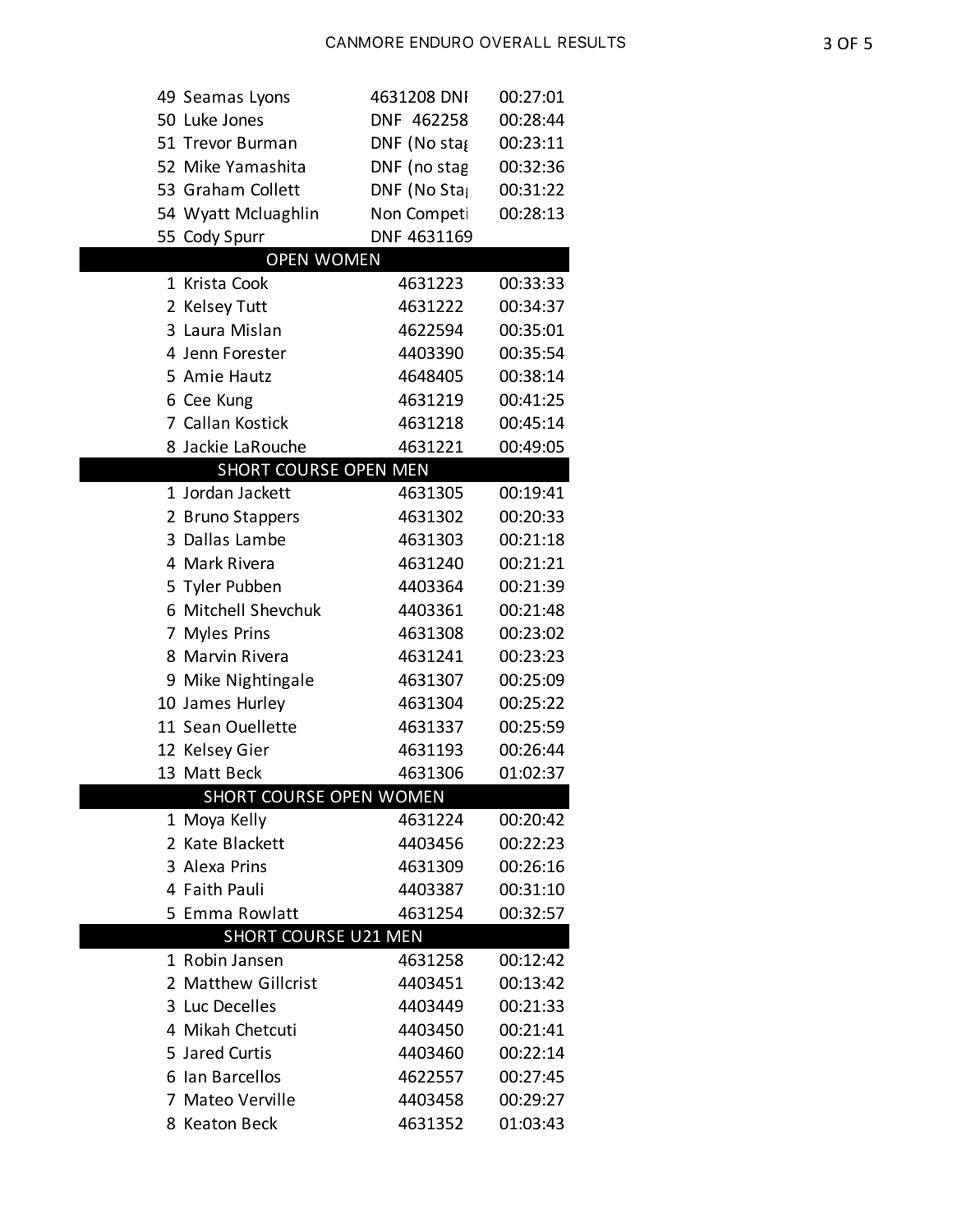U21 MEN